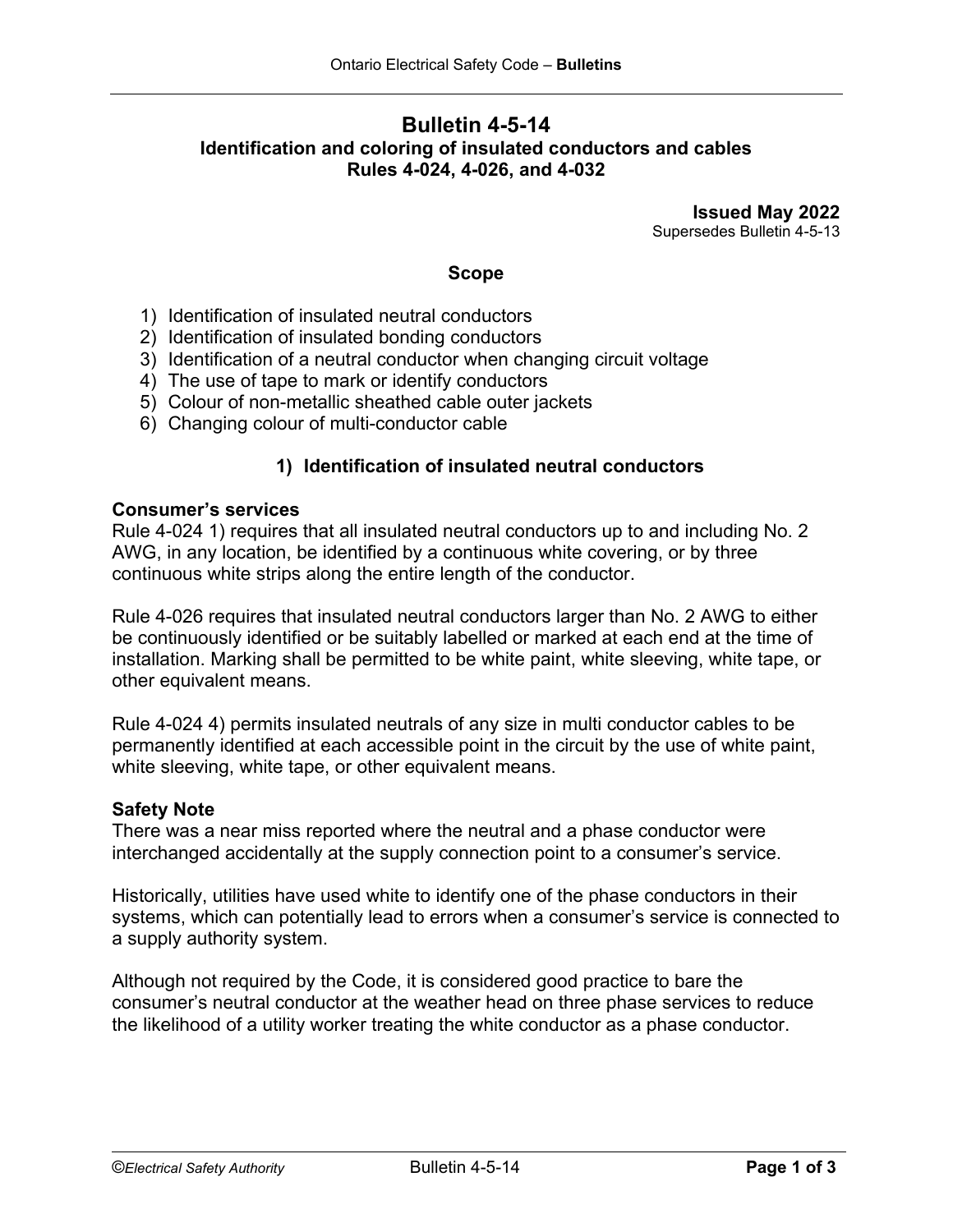## **2) Identification of insulated bonding conductors**

Rule 4-032 requires that insulated bonding or grounding conductors up to and including No. 2 AWG in size to have a continuous outer finish that is either green or green with one or more yellow stripes.

In sizes larger than No. 2 AWG the conductor is permitted to be labelled or marked in a permanent manner with a green colour or green colour with one or more yellow stripes at each end and at each point where the conductor is accessible. Paint, sleeving, tape, or other equivalent means are acceptable.

## **3) Identification of a neutral conductor when changing circuit voltage**

Where equipment operating at 120 V is installed on a circuit converted from 240 V operation, such as may occur where natural gas water heaters replace electric water heaters, one of the unidentified conductors may be re-used as an identified conductor as per Rule 4-024 4) provided that any exposed portion of the conductor is permanently identified at each accessible point in the circuit by white paint, white sleeving, white tape, or equivalent means.

# **4) The use of tape to mark or identify conductors**

Tape is acceptable for identification or marking of conductors if it is applied as per the CSA standard in a half lap wrapped manner. CSA C22.2 No. 197 PVC insulating tape states: "The tape is intended to be applied in layers, each layer being half-lapped..." (See Figure B1)

#### **Note**

Where tape is used outdoors for identification of conductors at a supply connection point or similar location, "Weather Resistant" tape shall be used.

Where there are longer lengths of cable at larger enclosures such as switchboards a minimum of 150 mm of conductor shall be identified at the points of connections.



## **Figure B1 – CSA standard's requirement for half lap wrapped tape**